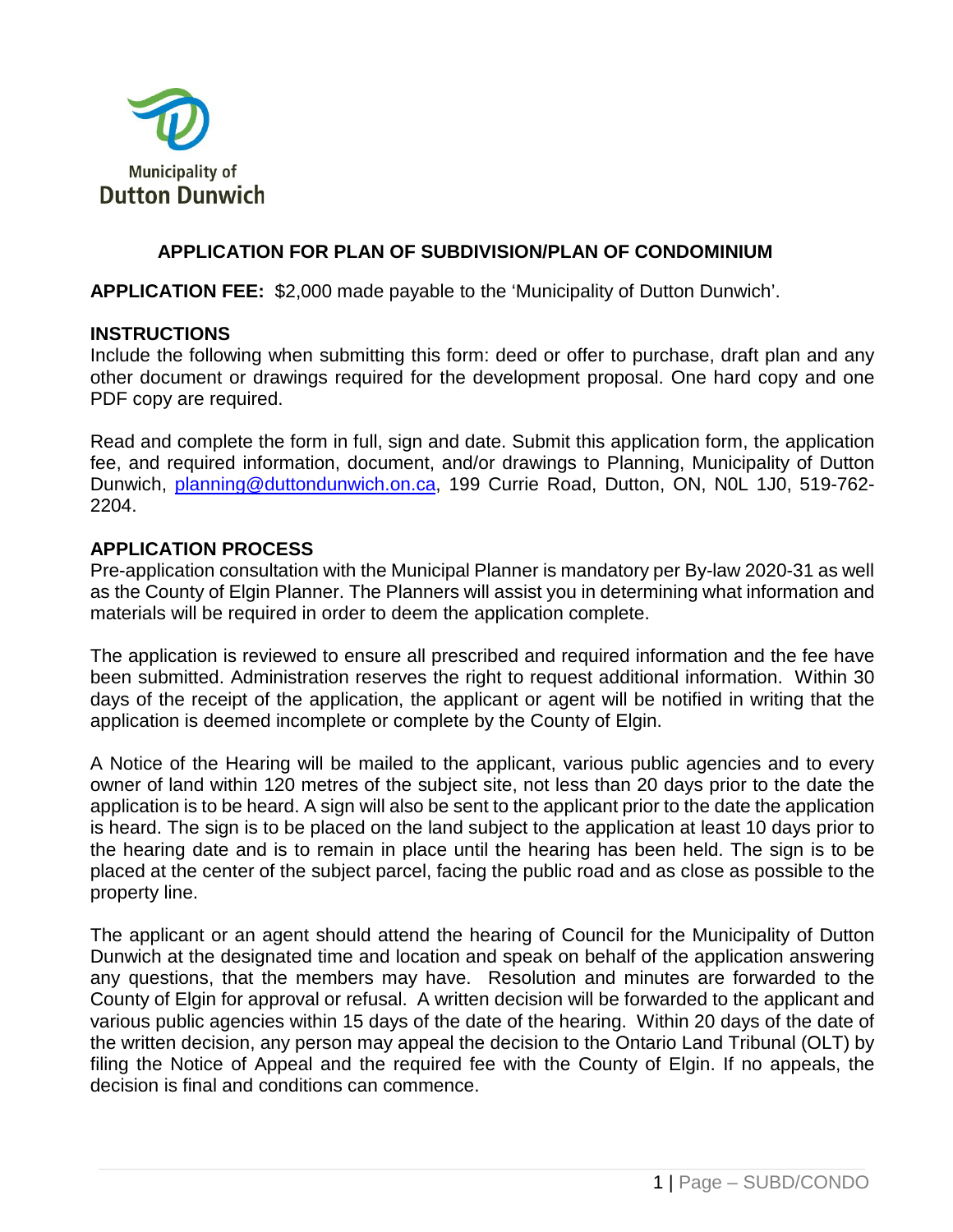### **OWNER AND APPLICANT INFORMATION**

Name and Contact Information of Owner(s):

|                           | Name and Contact Information of Applicant(s) (if different from Owner): |  |  |
|---------------------------|-------------------------------------------------------------------------|--|--|
|                           |                                                                         |  |  |
|                           |                                                                         |  |  |
|                           | Name and Contact Information of Agent:                                  |  |  |
|                           |                                                                         |  |  |
|                           |                                                                         |  |  |
|                           |                                                                         |  |  |
|                           |                                                                         |  |  |
|                           |                                                                         |  |  |
|                           | <b>SUBJECT LAND INFORMATION</b>                                         |  |  |
| <b>Municipal Address:</b> |                                                                         |  |  |
|                           |                                                                         |  |  |
| Lot:                      | Concession:                                                             |  |  |
|                           |                                                                         |  |  |
| Legal Description:        |                                                                         |  |  |
| <b>Roll Number:</b>       |                                                                         |  |  |
|                           |                                                                         |  |  |
|                           |                                                                         |  |  |
|                           |                                                                         |  |  |
|                           | Name and Address of any mortgagees, charges or other encumbrances:      |  |  |
|                           |                                                                         |  |  |
|                           | Any easements or restrictive covenants affecting the subject lands:     |  |  |
|                           |                                                                         |  |  |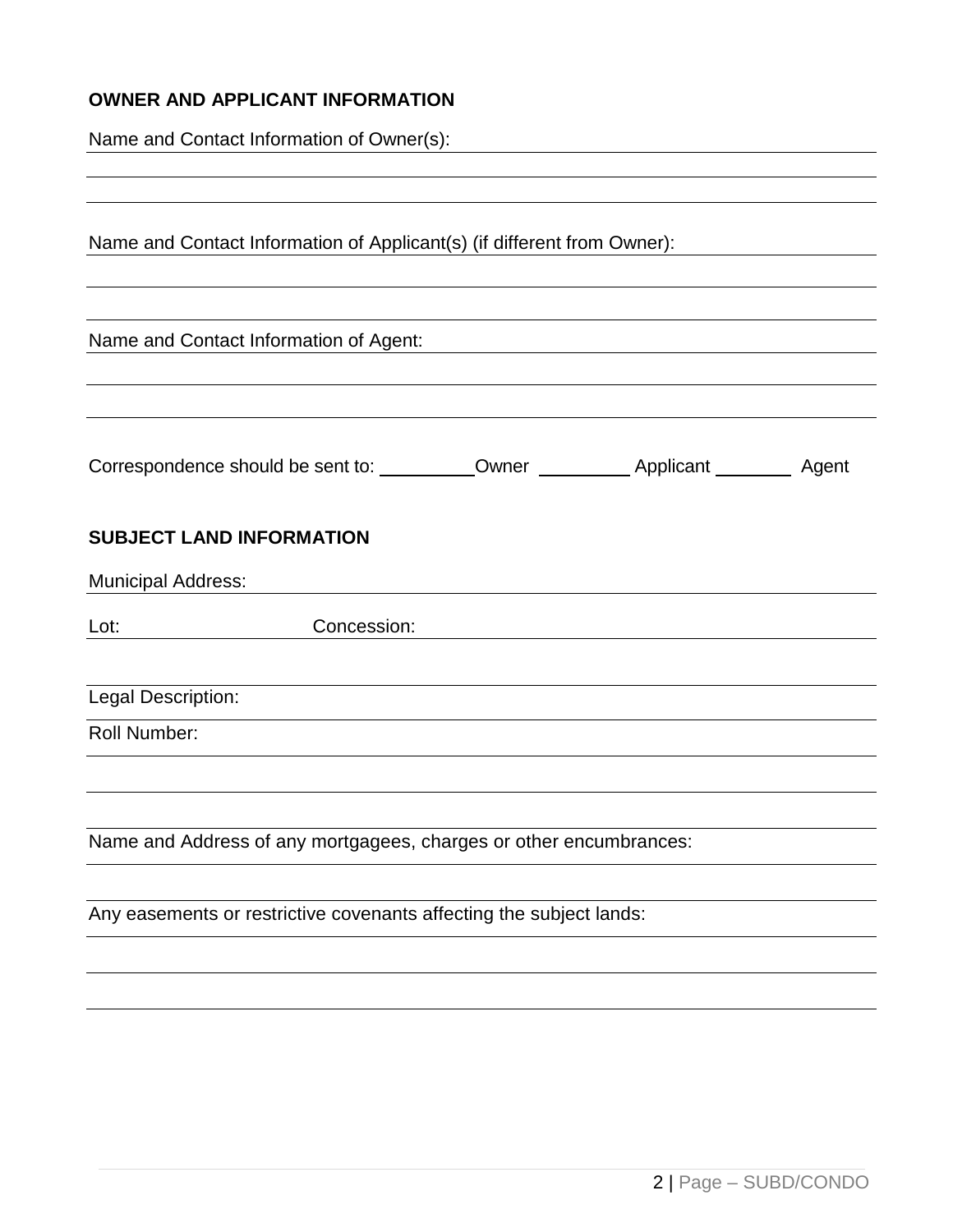Existing Uses (include length of time):

Previous Uses:

### **PROPOSED DEVELOPMENT INFORMATION**

Current Official Plan Designation: University of the University of Current Official Plan Designation:

Current Zoning By-law Classification:

Describe the purpose of this application:

Explain how this application conforms to the Provincial Policy, 2020 and the Official Plan (County of Elgin and Dutton Dunwich):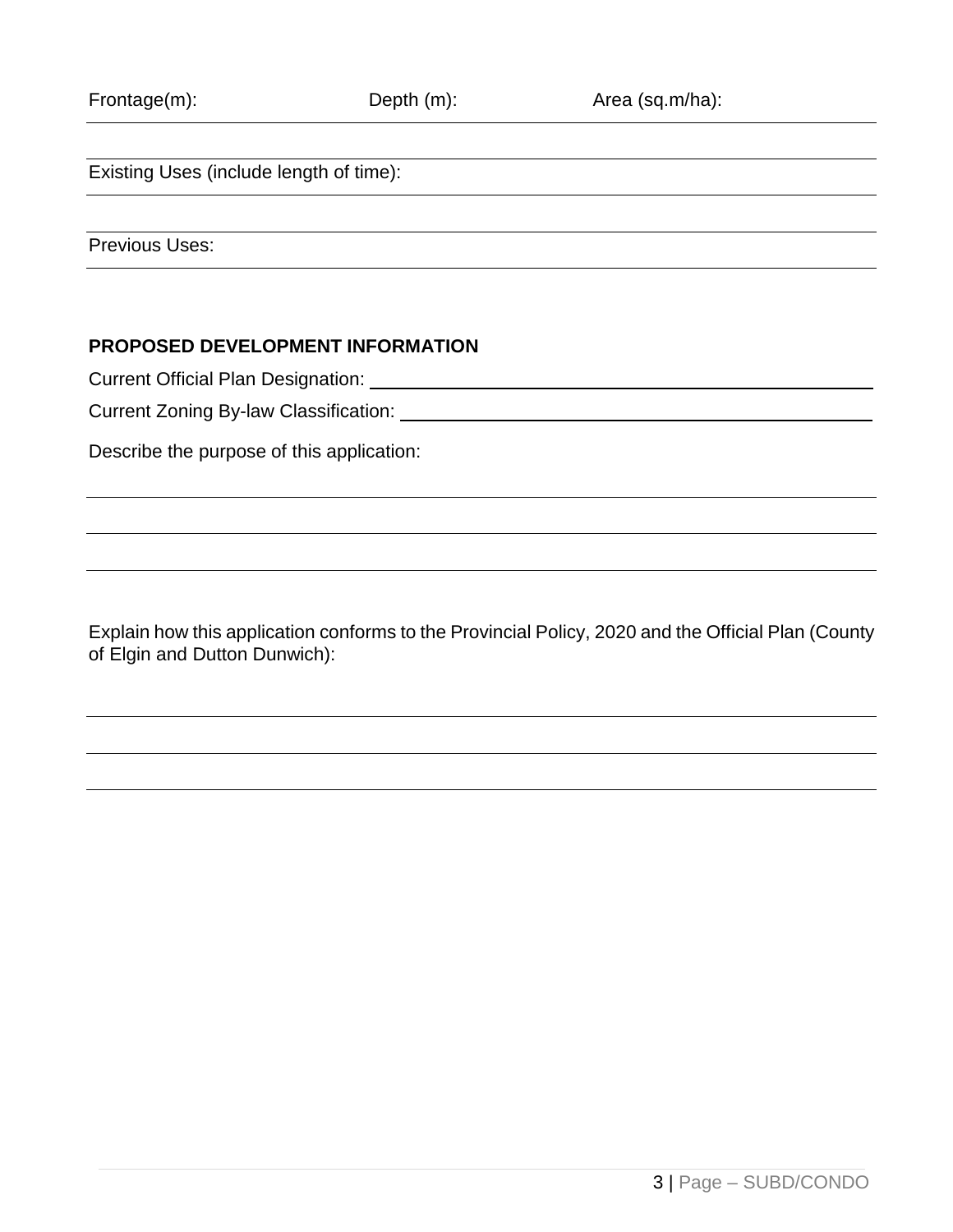| <b>All Applications</b>          |                                       |                                           |                  |                       | <b>Condominium Only</b>        |                         |                   |
|----------------------------------|---------------------------------------|-------------------------------------------|------------------|-----------------------|--------------------------------|-------------------------|-------------------|
| Proposed Use                     | Number of<br>Lots or<br><b>Blocks</b> | Number of<br>Units or<br><b>Dwellings</b> | Hectares<br>(ha) | Density<br>(units/ha) | Number of<br>Parking<br>Spaces | Date of<br>Construction | Floor<br>Coverage |
| Detached<br>Residential          |                                       |                                           |                  |                       | Condo Only                     |                         |                   |
| Semi-detached<br>Residential     |                                       |                                           |                  |                       | Condo Only                     |                         |                   |
| Multiple Attached<br>Residential |                                       |                                           |                  |                       |                                |                         |                   |
| Apartment<br>Residential         |                                       |                                           |                  |                       |                                |                         |                   |
| Seasonal<br>Residential          |                                       |                                           |                  |                       |                                |                         |                   |
| Mobile Home                      |                                       |                                           |                  |                       |                                |                         |                   |
| <b>Other Residential</b>         |                                       |                                           |                  |                       |                                |                         |                   |
| Commercial                       |                                       |                                           |                  |                       |                                |                         |                   |
| Industrial                       |                                       |                                           |                  |                       |                                |                         |                   |
| Institutional<br>(specify)       |                                       |                                           |                  |                       |                                |                         |                   |
| Park or<br>Open Space            |                                       |                                           |                  |                       |                                |                         |                   |
| Roads                            |                                       |                                           |                  |                       |                                |                         |                   |
| Other (specify)                  |                                       |                                           |                  |                       |                                |                         |                   |
| <b>TOTAL</b>                     |                                       |                                           |                  |                       |                                |                         |                   |

## Indicate the intended uses of the land in the proposal. Complete this section in full:

Existing uses of abutting properties:

North:

East:

South:

West: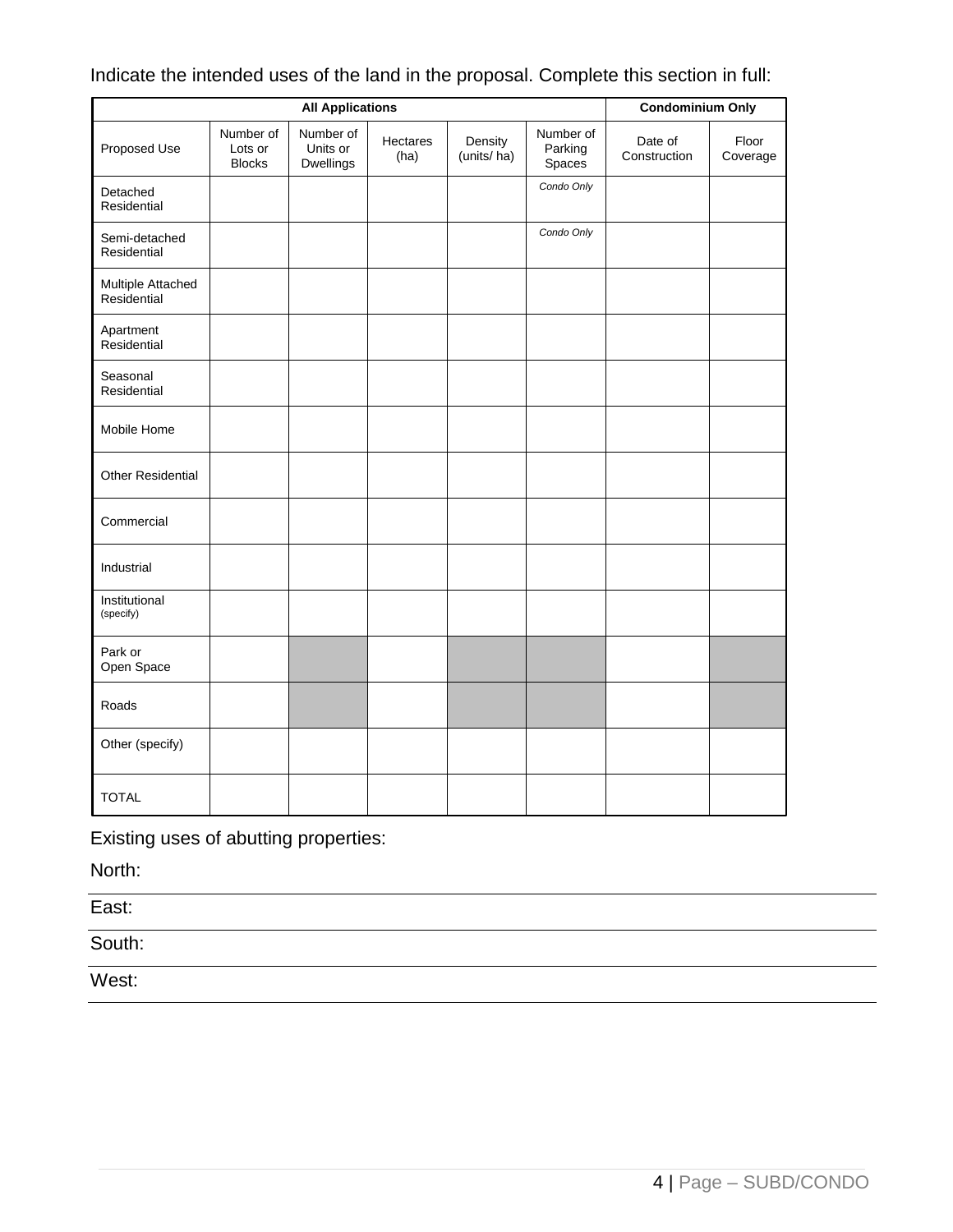Select or describe your proposed strategy for consulting with the public with respect to the application:

| Open House:            |  |  |
|------------------------|--|--|
| <b>Public Meeting:</b> |  |  |
| Website:               |  |  |
| Other:                 |  |  |

Have the subject lands ever been subject to any of the following applications (provide file number and status):

| $\bullet$ | <b>Official Plan Amendment:</b> | Yes | No  |
|-----------|---------------------------------|-----|-----|
|           | • Zoning By-law Amendment:      | Yes | No. |
| $\bullet$ | Minor Variance:                 | Yes | No. |
| $\bullet$ | Consent/Severance:              | Yes | No  |
| $\bullet$ | Plan of Subdivision:            | Yes | No. |
| $\bullet$ | Site Plan Control:              | Yes | No  |

### **AVAILABLE SERVICES**

Water is supplied to the subject property by the following:

- Publiclyownedandoperatedpipedwatersystem
- \_\_Private well
- Communalwell(privatelyowned/operated)

Sewage disposal is provided to the subject property by the following:

- Publiclyownedandoperatedsewagedisposalsystem
- Private sewage system
- Communalsystem(privatelyowned/operated)
- **Other Community Community Community Community Community Community Community**

Storm drainage is provided to the subject property by the following:

\_\_Sewers

Ditches

Swales

Other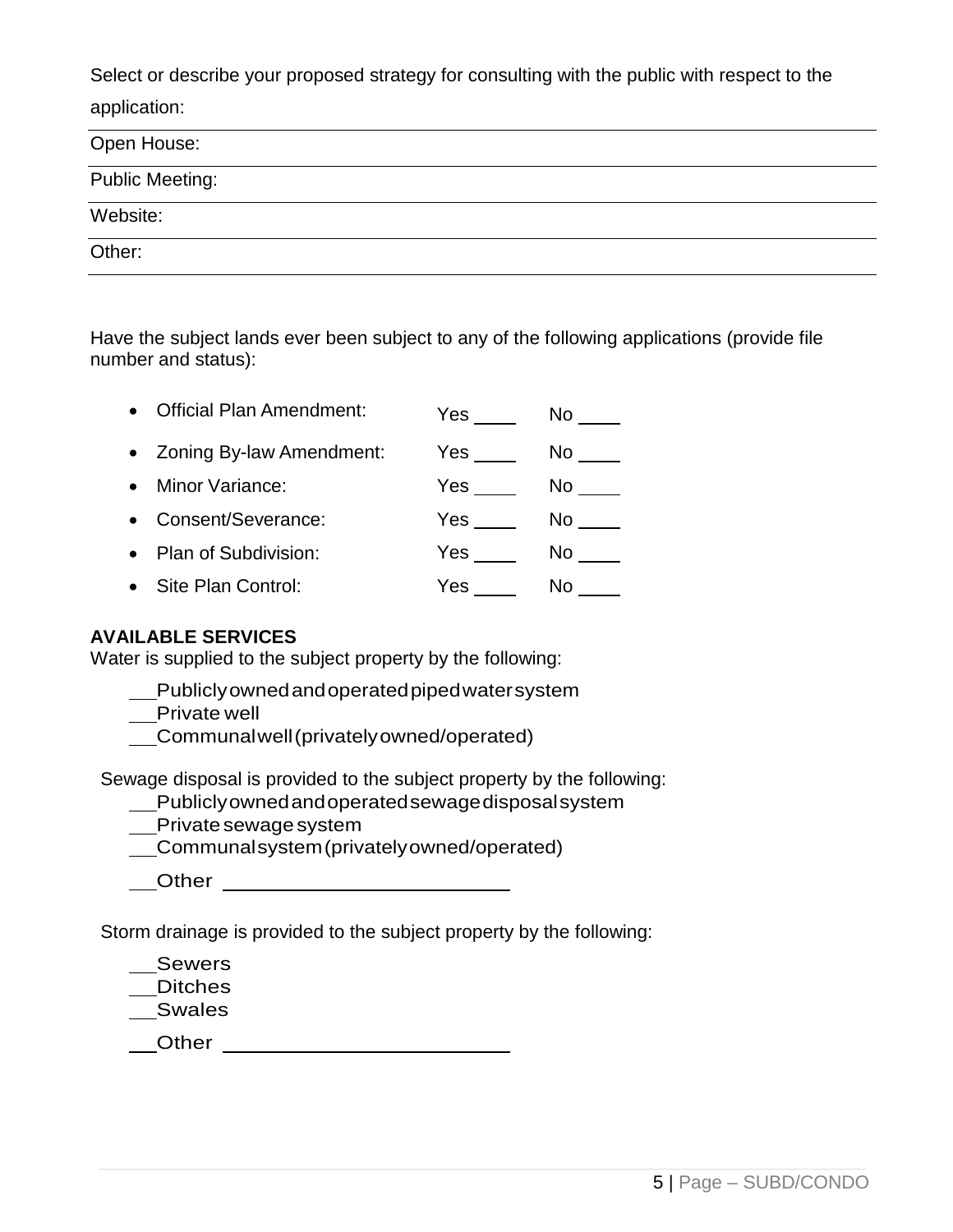Access is provided to the subject property by the following:

**\_\_\_\_Provincial Highway** MunicipalRoad(yearlymaintenance) MunicipalRoad(seasonalmaintenance) County Road Right-of-Way \_\_\_\_Other \_\_\_\_\_\_\_\_\_\_\_\_\_\_\_\_\_\_\_\_\_\_\_

If access to subject land is by private road or right-of-way, please indicate the name of the owner of the land or road, who is responsible for its maintenance and whether it is seasonal or year-round.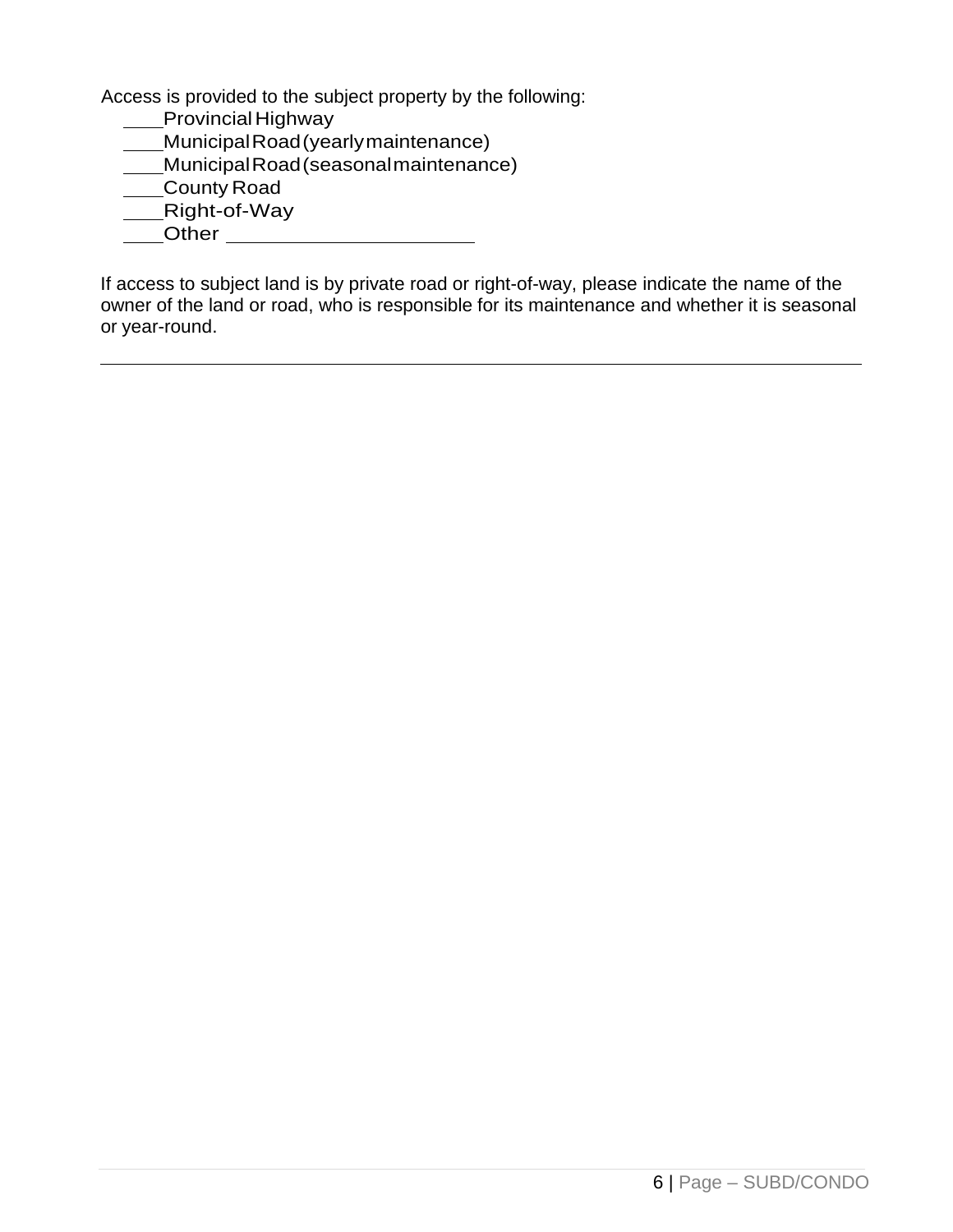### **SKETCH INSTRUCTIONS**

Attach a sketch showing, in metric units:

- 1. the boundaries, zoning matrix and dimensions of the subject lands;
- 2. the location, size and type of all existing buildings or structures on the subject land, including their distance from the front lot line, rear lot line and side lines;
- 3. the approximate location of all natural and artificial features (for example, buildings, railways, roads, watercourses, drainage ditches, banks of rivers or streams, wetlands, wooded areas, wells and septic tanks) that are located on the subject land and on land that is adjacent to it, and in the applicant's opinion, may affect the application;
- 4. the current uses of all land that is adjacent to the subject land;
- 5. the location, width and name of any roads within or abutting the subject land, indicating whether it is an unopened road allowance, a public travelled road, a private road or a right of way;
- 6. if access to the subject land will be water only, the location of the parking and docking facilities to be used; and
- 7. the location and nature of any easement affecting the subject land.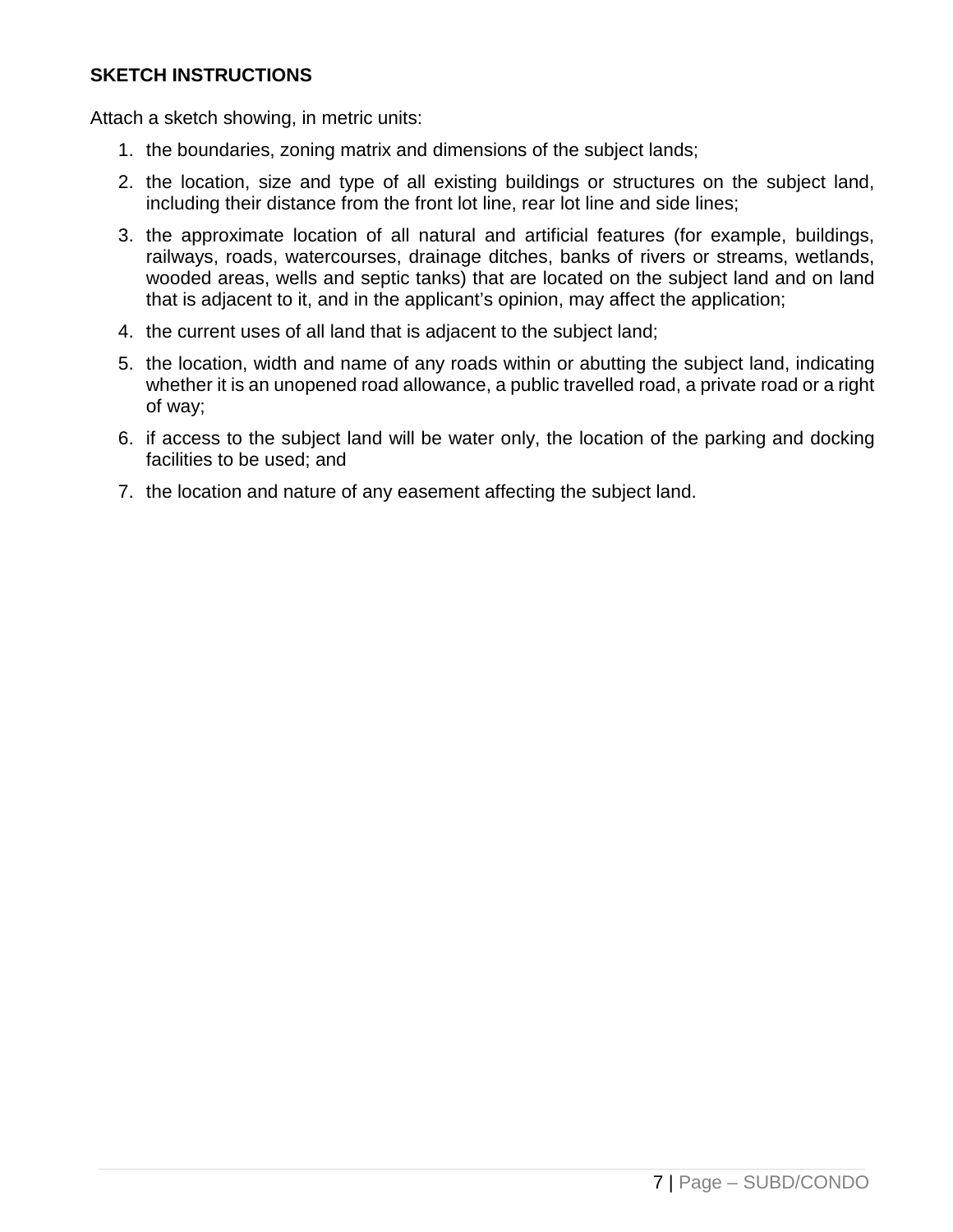# **ENVIRONMENTAL SITE SCREENING QUESTIONNAIRE**

| <b>Use or Feature</b>                                                                                                                                                                                              | <b>On Subject Land</b> |
|--------------------------------------------------------------------------------------------------------------------------------------------------------------------------------------------------------------------|------------------------|
| Has the grading of the subject land been changed by<br>adding earth or material? Has filling occurred on the<br>subject land?                                                                                      | __Yes __ No __ Unknown |
| Has a gasoline station and/or automobile service station<br>been located on the subject land or adjacent lands at any<br>time?                                                                                     | __Yes __ No __ Unknown |
| Has there been petroleum or other fuel stored on the<br>subject land or adjacent lands?                                                                                                                            | __Yes __ No __ Unknown |
| Are there or have there ever been underground storage<br>tanks or buried waste on the subject land or adjacent<br>lands?                                                                                           | __Yes __ No __ Unknown |
| Have the lands or adjacent lands ever been used as an<br>agricultural operation where cyanide products may have<br>been applied as pesticides and/or sewage sludge applied<br>to the lands?                        | Yes No Unknown         |
| Agricultural Operation including livestock facility or<br>stockyard within 500 m?                                                                                                                                  | __Yes __ No __ Unknown |
| Have the lands or adjacent lands ever been used as a<br>weapons firing range?                                                                                                                                      | Yes No Unknown         |
| Is the nearest boundary line of the application within<br>500 metres (1,640 feet) of the boundary line of an<br>operational/non-operational public or private waste<br>disposal site, landfill or dump?            | Yes No Unknown         |
| If there are existing or previously existing buildings on<br>the subject lands, are there any building materials<br>remaining on site which are potentially hazardous to<br>public health (e.g., asbestos, PCB's)? | Yes No Unknown         |
| Is there reason to believe the subject lands may have<br>been contaminated by existing or former uses on the<br>site or adjacent sites?                                                                            | Yes No Unknown         |
| Industrial or Commercial Use (specify users)?                                                                                                                                                                      | Yes No Unknown         |
| Natural Heritage Feature on or within 120 metres of<br>subject land?                                                                                                                                               | __Yes __ No __ Unknown |
| Flood Plain?                                                                                                                                                                                                       | __Yes __ No __ Unknown |
| Active Railway within 500 m?                                                                                                                                                                                       | __Yes __ No __ Unknown |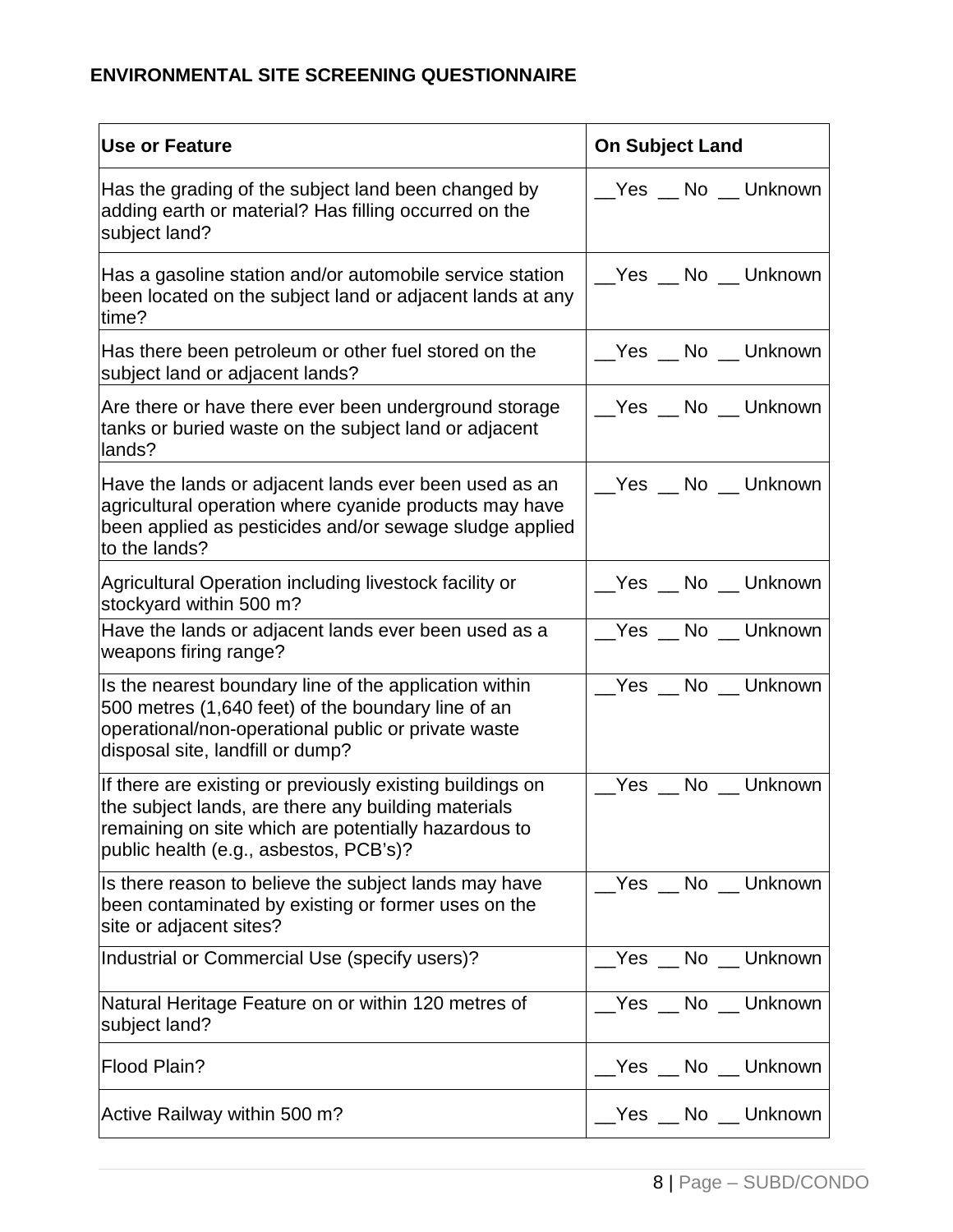### **ACKNOWLEDGEMENTS**

I/WE, I/WE, in this application are true, and I/We make this solemn declaration conscientiously believing it to be true, and knowing that it is of the same force and effect as if made under oath and by virtue of the Canada Evidence Act.

I/WE acknowledge that receipt of this application does not guarantee it to be a complete application.

I/WE hereby authorize staff of the Municipality of Dutton Dunwich to enter upon the subject lands and premises described in the application form for the purpose of evaluating the merits of this application.

I/WE shall assume responsibility for all costs related to the said application and understand and agree that the payment of said costs shall be a condition of this signed application. I/We also agree to accept all costs as rendered.

I/WE further acknowledge that pursuant to the provisions of the Planning Act and the Municipal Freedom of Information and Protection of Privacy Act, this application and all material and information provided with this application are made available to the public.

| Dated this | day of |  |
|------------|--------|--|
|            |        |  |

Signature of Applicant (owner or authorized agent)

**AUTHORIZATION** (complete only if Owner is not the Applicant)

| I/WE, | hereby authorize |
|-------|------------------|
|       |                  |

to act on my behalf regards to the above application.

| Dated this | dav of |  |
|------------|--------|--|
|            |        |  |

Signature of Owner